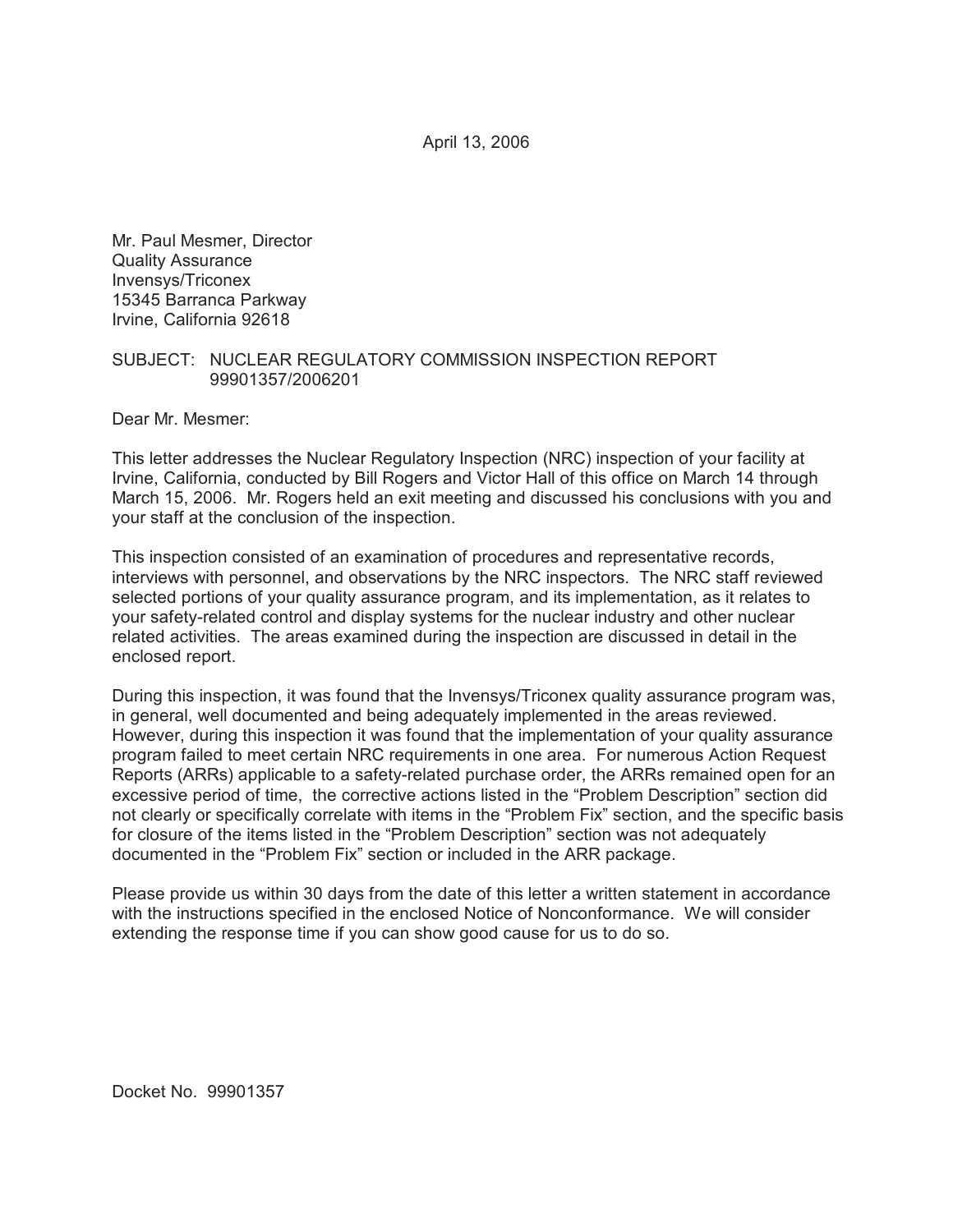P. Mesmer  $-2$ -

In accordance with 10 CFR 2.790 of the NRC's "Rules of Practice," a copy of this letter and its enclosures will be placed in the NRC Public Document Room (PDR).

Sincerely,

**\RA\**

Hossein Hamzehee, Chief Quality and Vendor Branch B Division of Engineering Office of Nuclear Reactor Regulation

Enclosures: (1) Notice of Nonconformance (2) Inspection Report 99901357/2006201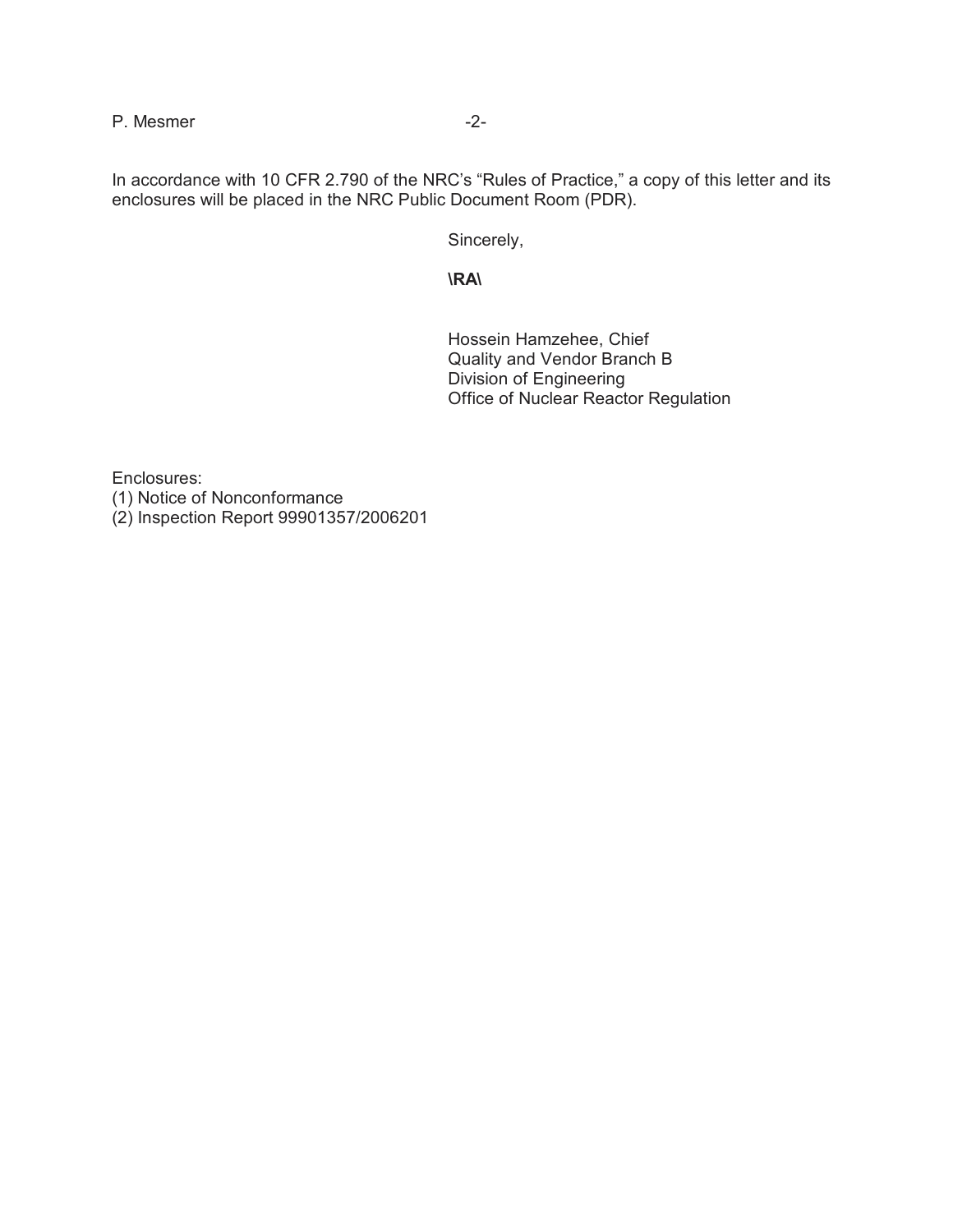P. Mesmer  $-2$ -

In accordance with 10 CFR 2.790 of the NRC's "Rules of Practice," a copy of this letter and its enclosures will be placed in the NRC Public Document Room (PDR).

Sincerely,

**\RA\**

Hossein Hamzehee, Chief Quality and Vendor Branch B Division of Engineering Office of Nuclear Reactor Regulation

Enclosures: (1) Notice of Nonconformance (2) Inspection Report 99901357/2006201

DISTRIBUTION: EQVB R/F **PUBLIC** Central Files/Docket File No. 99901357

ADAMS ACCESSION NO.: ML061100401

To receive a copy of this document, indicate in the box: "C" = Copy without enclosures "E" = Copy with enclosures "N" = No copy

| <b>OFFICE</b> | <b>INRR/EQVB</b> |  | <b>IBC:NRR/EQVB</b> |  |
|---------------|------------------|--|---------------------|--|
| <b>NAME</b>   | <b>BRogers</b>   |  | I HHamzehee         |  |
| DATE          | 04/13/2006       |  | 04/13/2006          |  |

OFFICIAL RECORD COPY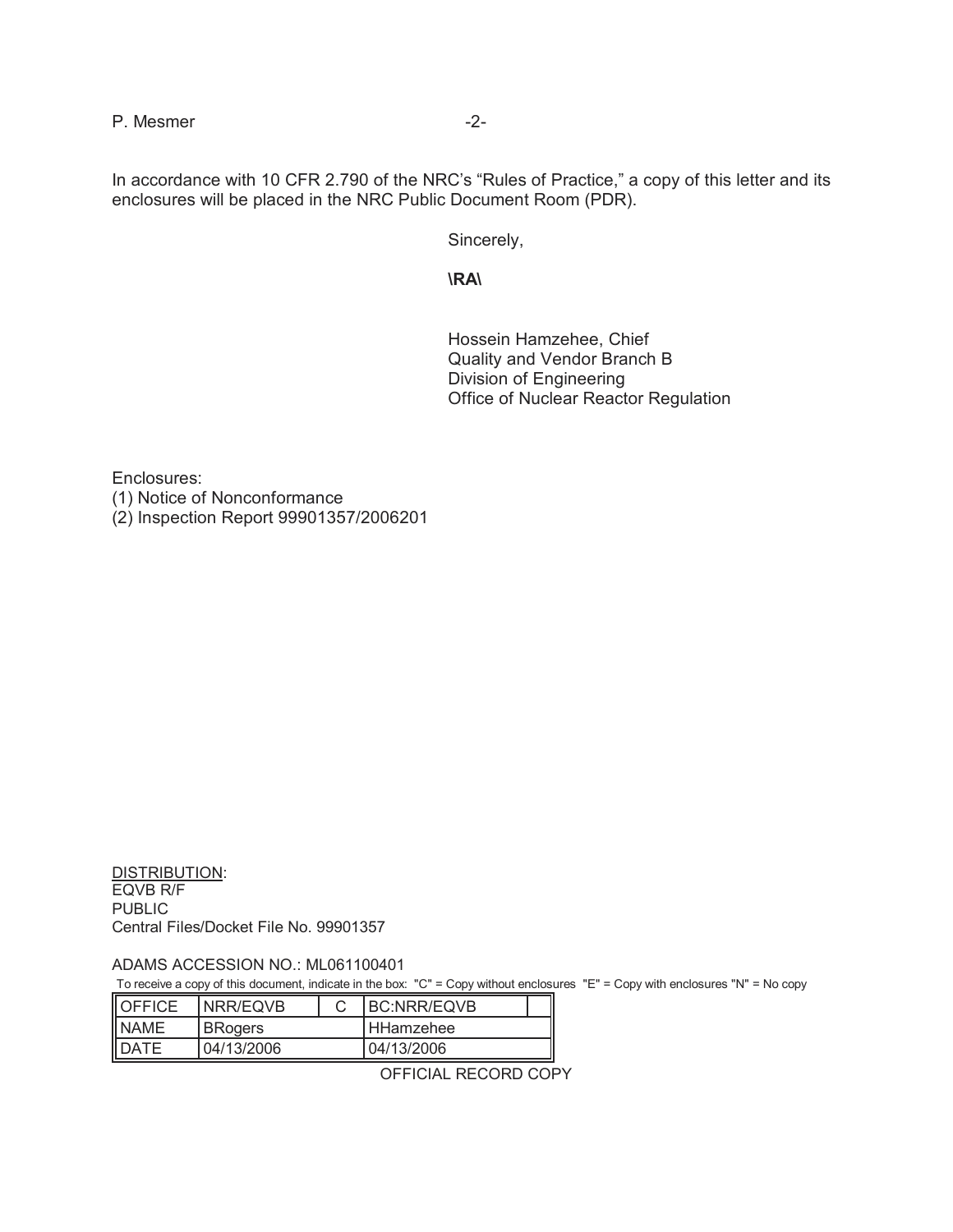### NOTICE OF NONCONFORMANCE

Invensys/Triconex, Irvine, California Docket Number 999-01357

Based on the results of a Nuclear Regulatory Commission (NRC) inspection conducted on March 14 -15, 2006, of activities supporting safety-related purchase orders, it appears that certain activities were not conducted in accordance with NRC requirements.

Criterion XVI, "Corrective Action," of 10 CFR Part 50, Appendix B, states, in part, that measures shall be established to assure that conditions adverse to quality, such as failures, malfunctions, deficiencies, deviations, defective material and equipment, and nonconformances are promptly identified and corrected. The identification of the significant condition adverse to quality, the cause of the condition, and the corrective action taken shall be documented and reported to appropriate levels of management.

Criterion XVII, "Quality Assurance Records," of 10 CFR Part 50, Appendix B, states, in part, that sufficient records shall be maintained of activities affecting quality.

Contrary to the above, for numerous Action Request Reports (ARRs), applicable to a safety-related Florida Power & Light purchase order for Qualified Safety Parameter Display Systems: (1) the ARR's remained open for an excessive period of time; (2) the corrective actions listed in the "Problem Description" section did not clearly or specifically correlate with items in the "Problem Fix" section; and (3) the specific basis for closure of the items listed in the "Problem Description" section was not adequately documented in the "Problem Fix" section or included in the ARR package. This issue is identified as Nonconformance 99901397/2006201-1.

Please provide a written statement or explanation to the U.S. Nuclear Regulatory Commission, ATTN: Document Control Desk, Washington, D.C. 20555, with a copy to the Chief, Quality and Vendor Branch B, Division of Engineering, Office of Nuclear Reactor Regulation, within 30 days of the date of the letter transmitting this Notice of Nonconformance. This reply should be clearly marked as a "Reply to Notice of Nonconformance" and should include for each nonconformance: (1) the reason for the nonconformance, or if contested, the basis for disputing the nonconformance, (2) the corrective steps that have been taken and the results achieved, (3) the corrective steps that will be taken to avoid further noncompliances and (4) the dates your corrective action will be completed. Where good cause is shown, consideration will be given extending the response time.

Because your response will be made available electronically for public inspection in the NRC Public Document Room or from the NRC's document system, Agency-wide Documents Access and Management System (ADAMS), to the extent possible, it should not include any personal privacy, proprietary, or safeguards information so that it can be made available to the public without redaction. ADAMS is accessible from the NRC Web site at http://www.nrc.gov/readingrm/adams.html. If personal privacy or proprietary information is necessary to provide an acceptable response, then please provide a bracketed copy of your response that identifies the information that should be protected and a redacted copy of your response that deletes such information. If you request withholding of such material, you must specifically identify the portions of your response that you seek to have withheld and provide in detail the bases for

ENCLOSURE 1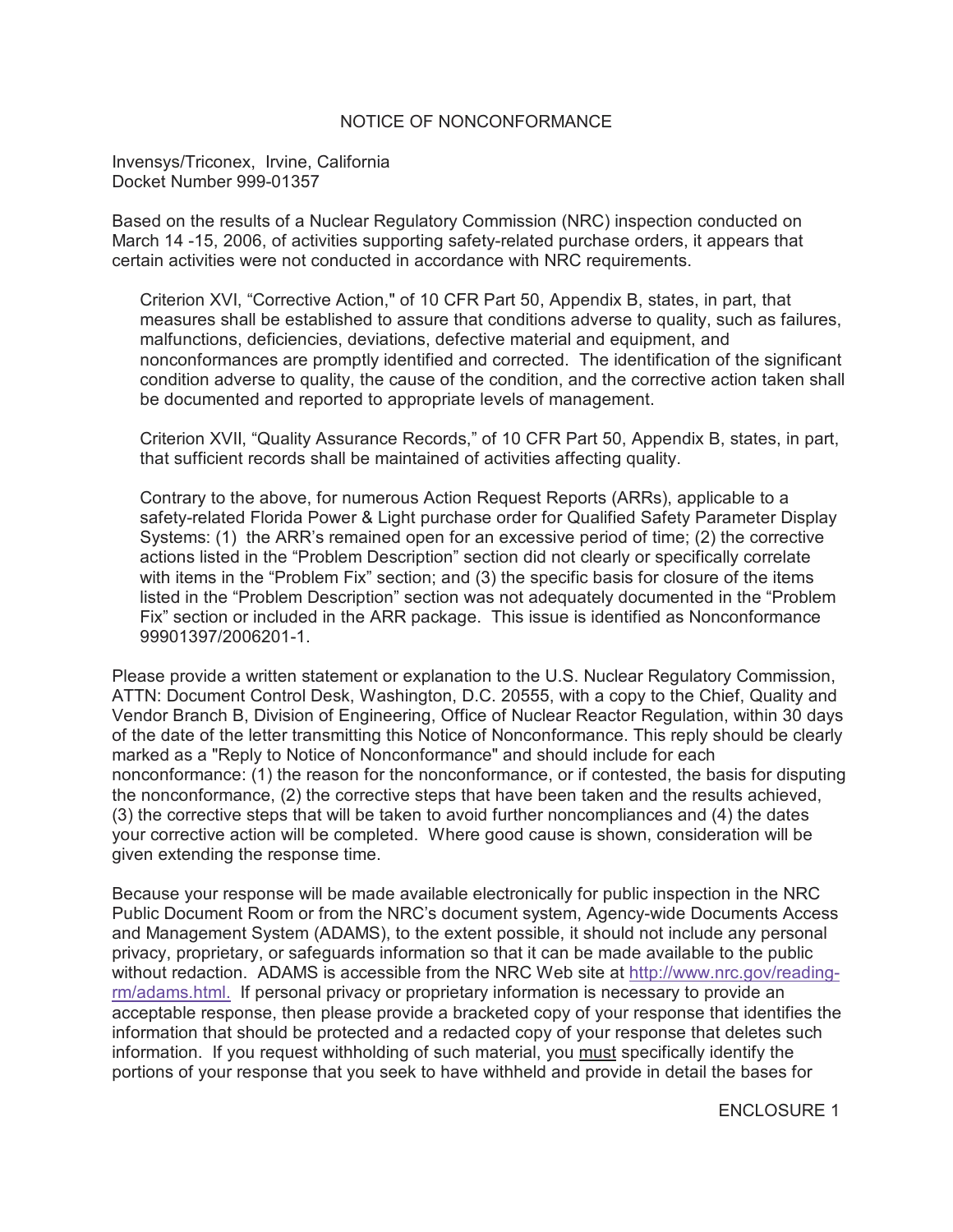your claim of withholding (e.g., explain why the disclosure of information will create an unwarranted invasion of personal privacy or provide the information required by 10 CFR 2.790(b) to support a request for withholding confidential commercial or financial information). If safeguards information is necessary to provide an acceptable response, please provide the level of protection, described in 10 CFR 73.21.

Dated this 13th day of April 2006.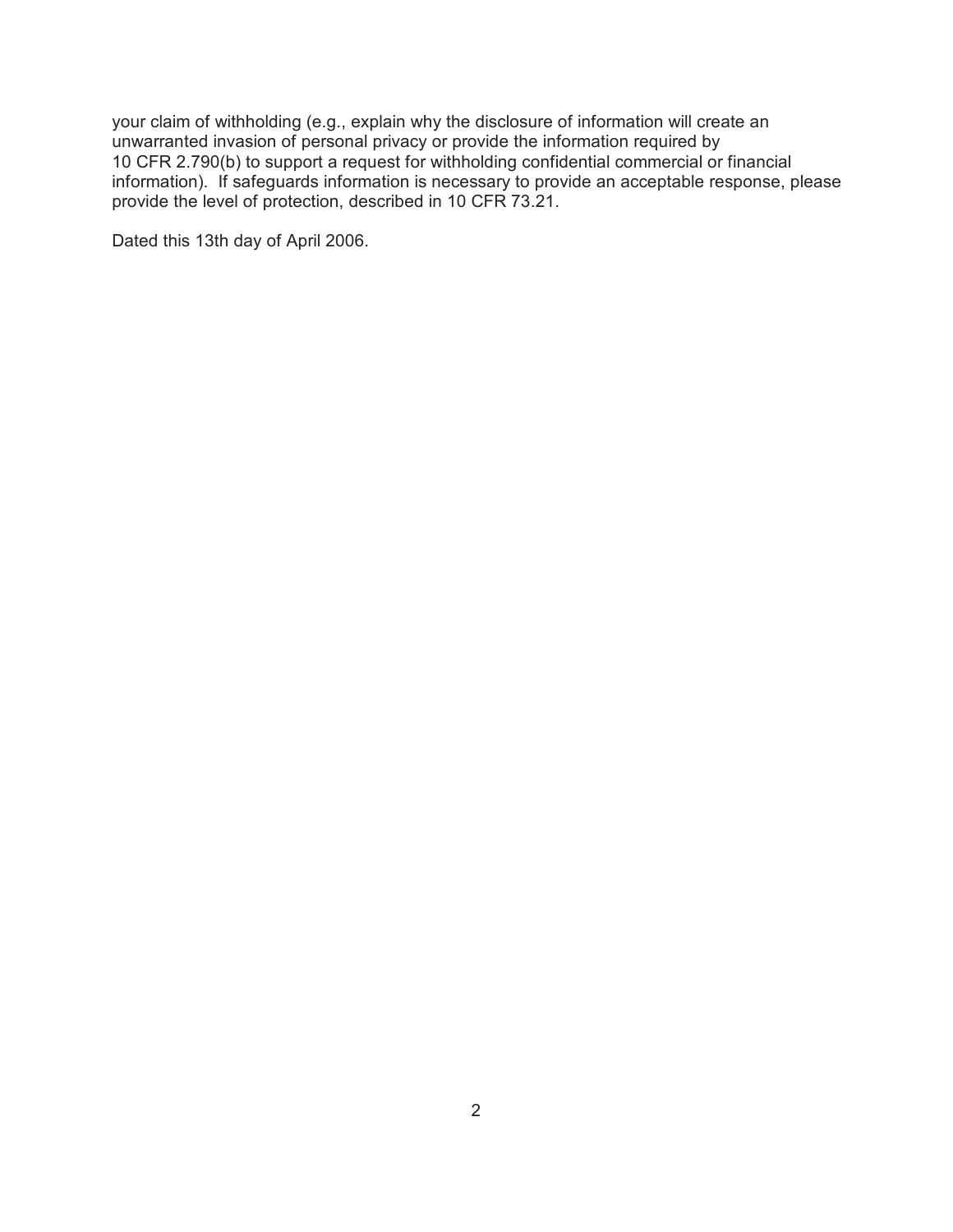## **U.S. NUCLEAR REGULATORY COMMISSION**

### **OFFICE OF NUCLEAR REACTOR REGULATION**

COMPANY: Invensys/Triconex 15345 Barranca Parkway Irvine, CA 92618 CONTACT: Paul Mesmer, Qualify Assurance Director Invensys/Triconex (949) 885-0700 NUCLEAR ACTIVITY: Designs and manufactures safety-related control systems. DATES: March 14 - 15, 2006 REPORT NO: 99901357/2006201 NRC inspectors: Bill Rogers Quality and Vendor Branch B Division of Engineering Office of Nuclear Reactor Regulation U.S. Nuclear Regulatory Commission Victor Hall Division of Engineering Office of Nuclear Rector Regulation U.S. Nuclear Regulatory Commission APPROVED BY: Hossein Hamzehee, Chief Quality and Vendor Branch B Division of Engineering Office of Nuclear Reactor Regulation U.S. Nuclear Regulatory Commission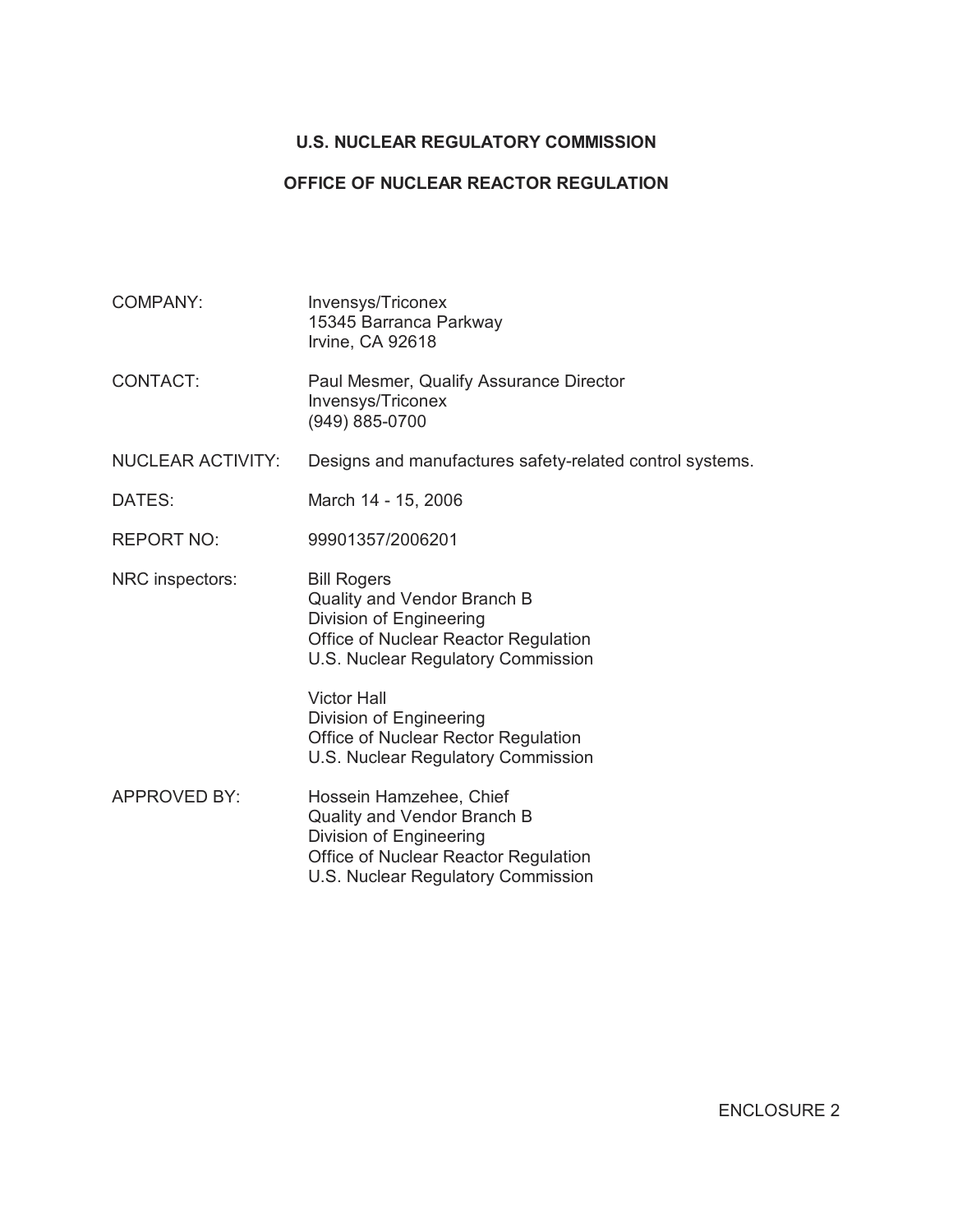## **1. INSPECTION SUMMARY**

On March 14 - 15, 2006, the U.S. Nuclear Regulatory Commission (NRC) performed an inspection at the Invensys/Triconex facility in Irvine, California. The purpose of the inspection was to verify compliance with the regulations contained in 10 CFR Part 50, Appendix B, "Quality Assurance Criteria for Nuclear Power Plants and Fuel Reprocessing Plants" and 10 CFR Part 21, "Reporting of Defects and Noncompliance."

The scope of the inspection focused on selected portions of the Invensys/Triconex quality assurance program and the implementation of the program used in the design and manufacture of safety-related control systems.

### **1.1 Nonconformances**

Nonconformance 99901357/2006201-1 is discussed in Section 3.3.

# **2. STATUS OF PREVIOUS INSPECTION FINDINGS**

There were no previous inspection findings. This was the initial NRC inspection of Invensys/Triconex.

# **3. INSPECTION FINDINGS AND OTHER COMMENTS**

## **3.1 Review of Safety-Related Purchase Order Quality Assurance Activities**

#### a. Inspection Scope

The NRC inspectors reviewed Invensys/Triconex activities supporting the safety-related Florida Power & Light (FP&L) purchase order 000060611 for Class 1E Qualified Safety Parameters Display Systems (QSPDS). The NRC inspectors reviewed Quality Surveillances associated with the purchase order, relevant parts of the Invensys/Triconex Quality Assurance Manual (QAM), Quality Procedures Manual (QPM), and Project Procedures Manual (PPM). In addition, the NRC inspectors reviewed portions of the documentation and implementation of the ongoing Factory Acceptance Test (FAT) for the QSPDS order.

#### b. Observations and Findings

The FP&L QSPDS purchase order is for safety-related controller upgrades built on the Invensys/Triconex TRICON control system. The NRC inspectors reviewed the purchase order for four QSPDS systems: two for St. Lucie Units 1 and 2, and two for Turkey Point Units 3 and 4. The purchase order requires Invensys/Triconex to conform to their 10 CFR Part 50, Appendix B, (Appendix B) Quality Assurance program. Section 1.4 "Project Activities" of the purchase order states that "All project activities shall be conducted in accordance with the Invensys/Triconex Quality Assurance Manual (QAM), the Project Procedures Manual (PPM), and the Project Quality Plan."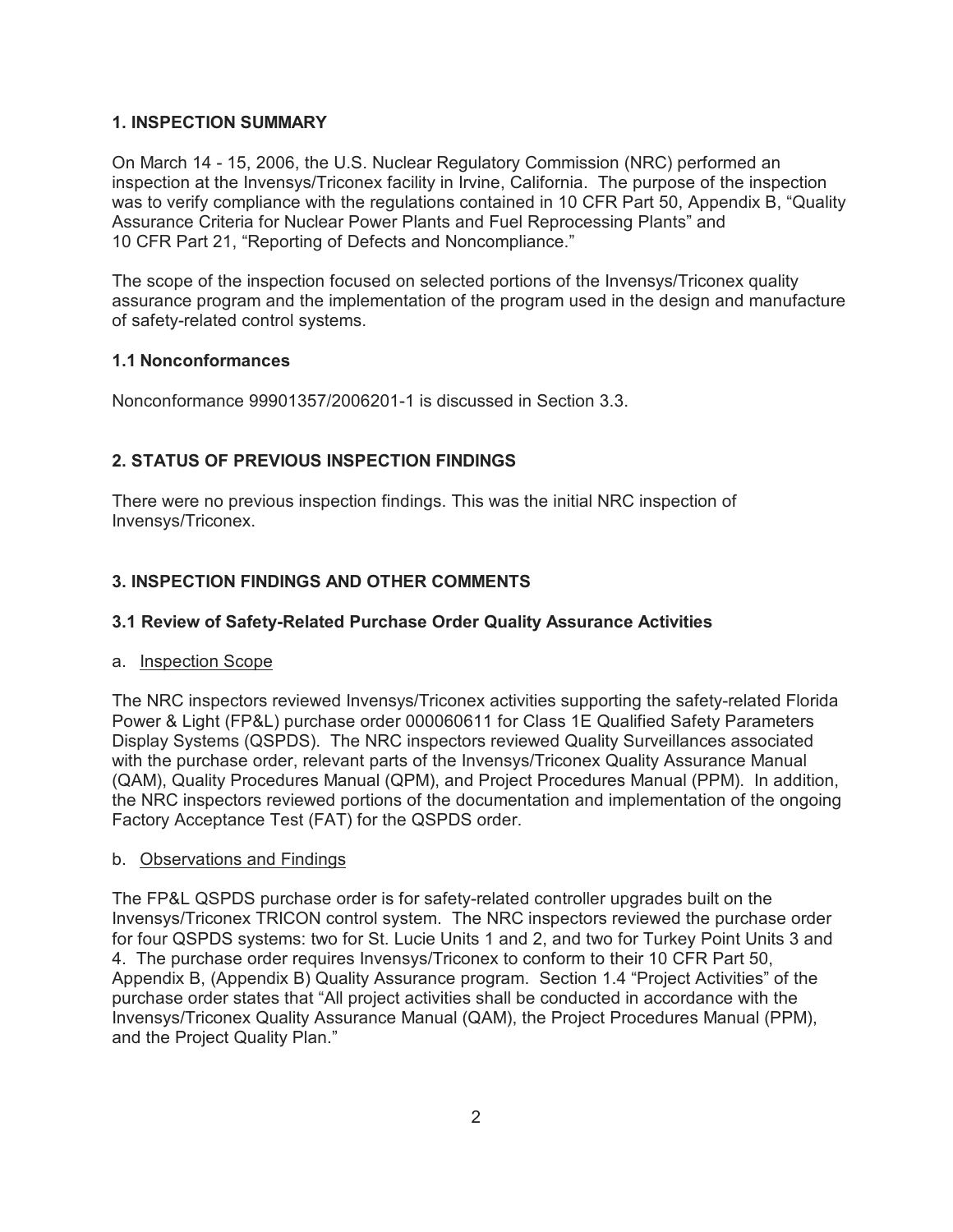#### Quality Surveillances

Quality Surveillances, QAM 17.0, "Audit Program," requires that quality surveillances be performed in accordance with QPM 17.2, "Quality Surveillances." In addition, QAM 17.0, Section 4.5, "Quality Program Surveillance," states in part:

"The Invensys/Triconex audit program may be augmented by other documented quality surveillance activities. Surveillance Reports and Self-assessment Reports may be used as a means to plan, conduct, and document independent verifications or the monitoring of selected activities for compliance with quality program requirements. Quality Surveillances are conducted in accordance with OPM 17.2"

The NRC inspectors also reviewed QPM 17.2 which states: "Triconex Quality Assurance should conduct two surveillances each month to verify the quality of selected activities in progress." The NRC inspectors noted that the procedure calls for a surveillance schedule to be kept by the Quality Director. The NRC inspectors reviewed the Invensys/Triconex Quality Surveillance Schedule, Log, and a sample of Surveillances. The NRC inspectors verified that Invensys/Triconex performed Quality Surveillances in accordance with the periodicity requirements of the QAM.

#### Factory Acceptance Testing

The NRC inspectors reviewed the procedures developed for performance of the FAT. The tests performed for the FP&L QSPDS order included several distinct tests. Preliminary Test Verification (PTV) was a hardware test using a test program which exercised the full range of all of the inputs and outputs to verify functionality. The FAT was an integrated test of the actual final application program and verified interfaces using customer developed software. The System Performance Test (SPT) verified time response, data throughput and printer and screen functionality. The Integrated System Availability (ISA) was a 120-hour system exercise under normal operating conditions. The NRC inspectors reviewed the PTV, FAT, and ISA procedures, observed the actual equipment in the testing configuration and verified the quality controls supporting the test. In addition, the NRC inspectors reviewed the qualification requirements for the individuals performing the test, determined that adequate training and qualification requirements were in place, and that the personnel managing and performing the test activities were qualified to perform their tasks. The NRC inspectors did not identify any issues related to procedures, documentation, configuration, or training and qualification.

#### c. Conclusions

The NRC inspectors did not identify any instances where Invensys/Triconex was not in compliance with the requirements of their customer's purchase order.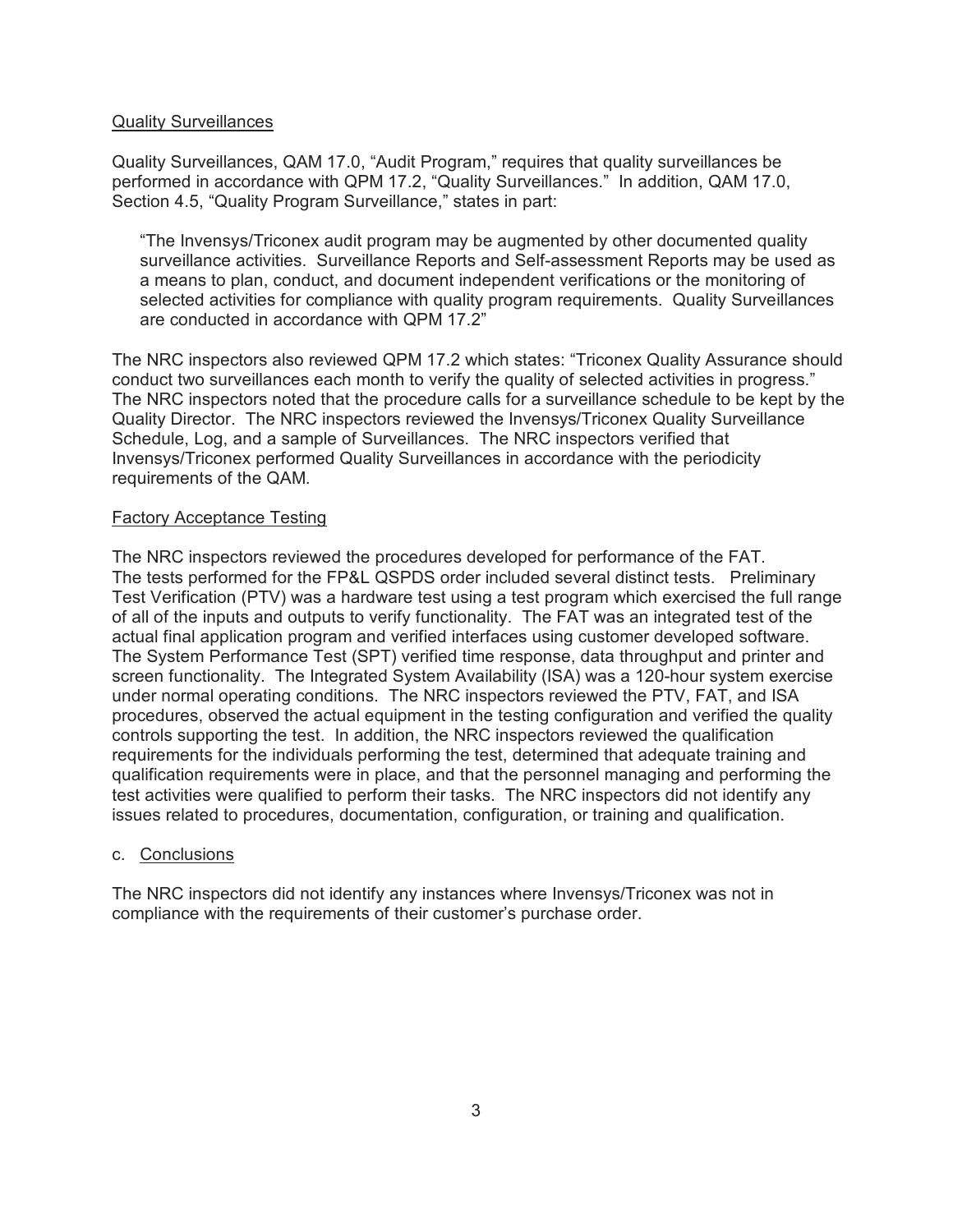### **3.2 10 CFR PART 21 PROGRAM**

#### a. Inspection Scope

The NRC inspectors reviewed Invensys/Triconex Products Quality Assurance Manual (QAM) 13.3, "10CFR Part 21 Reporting of Defects and Noncompliance," and associated documents related to the implementation of its program.

### b. Observations and Findings

Invensys/Triconex QAM 13.3 was developed to implement the requirements of 10 CFR Part 21 (Part 21). QAM 13.3 describes the Invensys/Triconex process for identifying and evaluating "defects and/or deviations" and reporting to the NRC when required. The NRC inspectors determined that QAM 13.3 defined the terms "defect" and "deviation" consistent with the definitions in Part 21; however, the terms are incorrectly used (interchanged) elsewhere in Invensys/Triconex procedures. In particular, Step 1 of the Invensys/Triconex Part 21 Evaluation worksheet (Figure 1 of QAM 13.3), is labeled: "Defect [emphasis added] in product discovered."

The NRC inspectors noted that Part 21.21states, in part: "A dedicating entity is responsible for identifying and evaluating deviations [a departure from the technical requirements in a procurement document] and reporting defects [in part, a deviation in a basic component delivered to a purchaser for use in a facility or an activity subject to this part if on the basis of an evaluation, the deviation could create a substantial safety hazard]." In accordance with Part 21, the vendor is responsible for identifying and evaluating deviations (or notifying the purchasers or affected licensees if the supplier does not have the capability to perform the evaluation) to determine if the deviation meets the definition of a defect.

QAM 13.3 states that all Invensys/Triconex employees are responsible for identifying potential product deficiencies which are reported to the Quality Assurance Review Board (QARB). The QARB is responsible for evaluating deficiencies, which can be identified on Product Discrepancy Reports (PDRs), Quality Discrepancy Reports (QDRs), and Action Request Reporting (ARRs). In addition, the QARB reviews System Integration Discrepancy Reports (SIDRs), Material Review Reports (MRRs), and Corrective Action Request (CARs) for Part 21 reportability. QPM 14.0 requires that QARB meeting minutes be kept, and are regarded as quality records. In addition, QAM 13.3 requires that evaluations, notifications, and records be kept, consistent with Part 21. The NRC inspectors reviewed a sample of MRRs, PDRs, and SIDRs for potential Part 21 reportability issues and did not identify any concerns. In addition, the NRC inspectors verified that the Invensys/Triconex procedure included the required time limits and that the Part 21 posting requirements had been met.

#### c. Conclusions

The NRC inspectors concluded that the Invensys/Triconex procedures met the intent of Part 21. However, Part 21 terminology for deviations and defects was used incorrectly in certain procedures. This was identified as a minor weakness.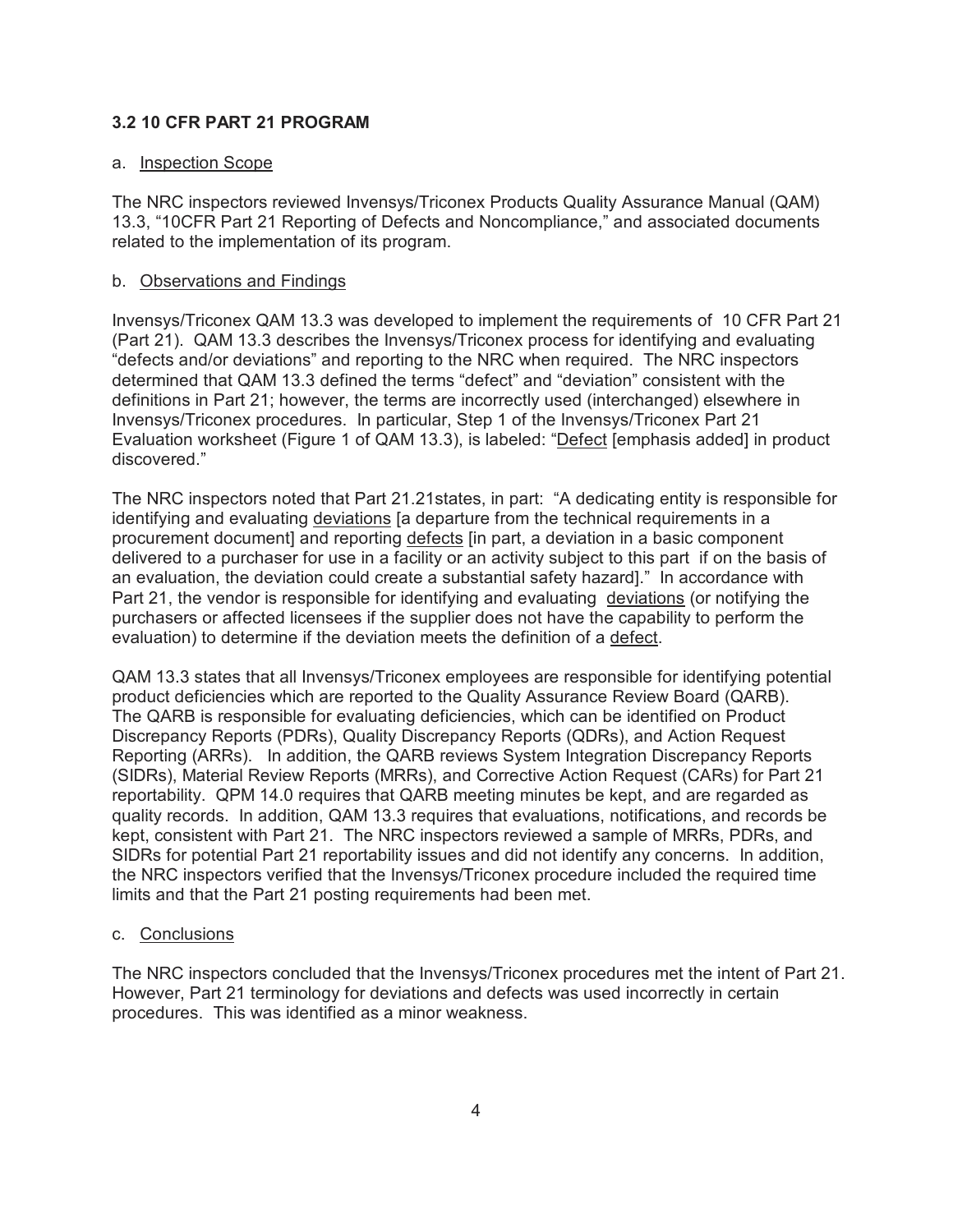#### **3.3 Corrective Action Program**

#### a. Inspection Scope

The NRC inspectors reviewed portions of the Invensys/Triconex corrective action program. Invensys/Triconex used several processes to identify manufacturing, material, and process issues which needed review. The NRC inspectors focused on Action Request Reports (ARRs) which primarily documented program and process deficiencies.

#### b. Observations and Findings

The NRC inspectors reviewed the organizational chart and quality records, observed activities, and discussed documentation of quality issues with Invensys/Triconex management and staff to determine whether the QA organization had sufficient authority and organizational independence to identify quality problems, recommend or provide solutions, and verify implementation of the solutions. The NRC inspectors reviewed ARRs associated with the FP&L QPDS to determine the nature of issues being identified and documented. It was determined that the Invensys/Triconex QA management and staff were documenting substantive issues and aggressively using the ARRs to identify process issues arising from various sources. Based on review of the ARRs and discussion with QA management and staff and production management and staff, the NRC inspectors concluded that Invensys/Triconex personnel were freely documenting issues in support of a quality assurance structure which is adequate for providing safety-related products and services.

The NRC inspectors reviewed the requirements for timeliness of closure of ARRs contained in the Invensys/Triconex documents Quality Assurance Manual (QAM) section 14.0, "Corrective Action and Preventative Action," and the Quality Procedures Manual (QPM) 14.2, "Corrective Action Document Processing." QPM 14.2 stated that the due date for closure was fourteen to thirty days, if not closed within sixty days the item would be forwarded to the executive staff for action, and ARRs open beyond six months would be highlighted in a management meeting minutes for visibility. The NRC inspectors reviewed the ARRs associated with the safetyrelated FP&L QPDS order and determined that there were numerous ARRs, open well over thirty days with several extending up to a year. The NRC inspectors also noted that Invensys/Triconex had documented the ARR timeliness issue in an ARR 496, "Overdue Corrective Actions for Quality Program Deficiencies on Florida Power & Light Projects," dated March 12, 2006. The NRC inspectors concluded, based on a review of the ARRs, that adequate corrective actions had not yet been put in place to address the issue.

ARRs were typically composed of two pages, the first page which documented the "Problem Description," "Problem Cause," and the "Problem Fix" and the second page an extension of the "Problem Fix" section. The NRC inspectors noted that the "Problem Fix" information generally consisted of a running chronology of dated items such as recommendations, action items, due dates, and excerpts of meeting notes. There was often no clear, specific reference between the initial "Problem Description" (which often consisted of multiple items) and the information listed in the "Problem Fix" section. For numerous ARRs reviewed, the NRC inspectors were unable to consistently correlate the "Problem Description" items with "Problem Fix" items to determine the existence or adequacy of corrective actions. The NRC inspectors also noted that the "Problem Fix" field often maintained a very casual, conversational tone which made the